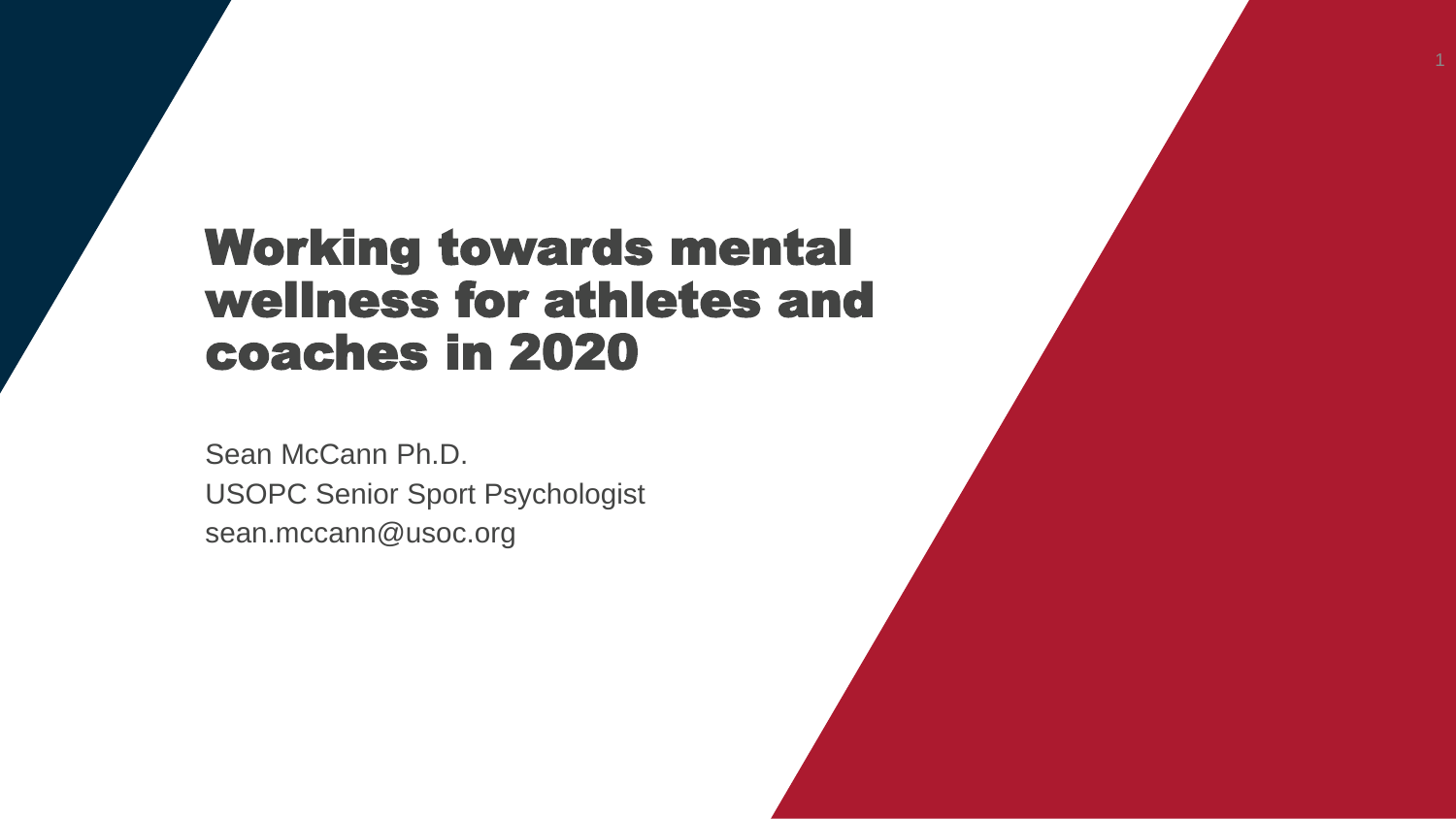#### How do we manage stresses so large, chronic and disruptive to our world?

We have to admit, this is really hard And it is unprecedented.

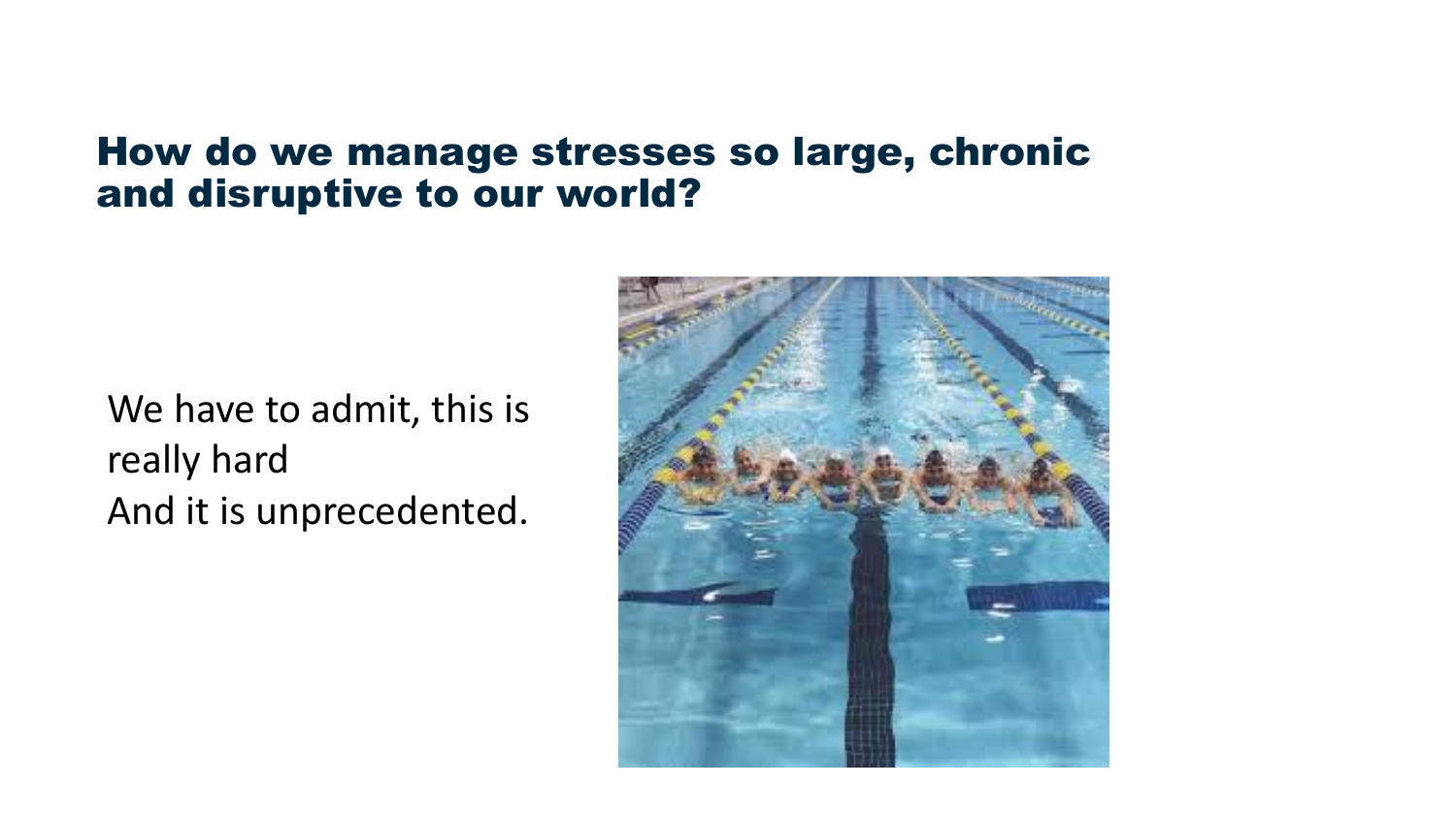### What's the data on how people are doing?

- University of Wisconsin Study out this week
	- 3,000 High School Athletes
	- Experiencing disruption of sports and school during pandemic
- 2/3<sup>rds</sup> experiencing significant symptoms of depression and anxiety
- 1/3<sup>rd</sup> experiencing moderate to severe mood and anxiety issues
- Reported physical activity levels 50% lower than last year

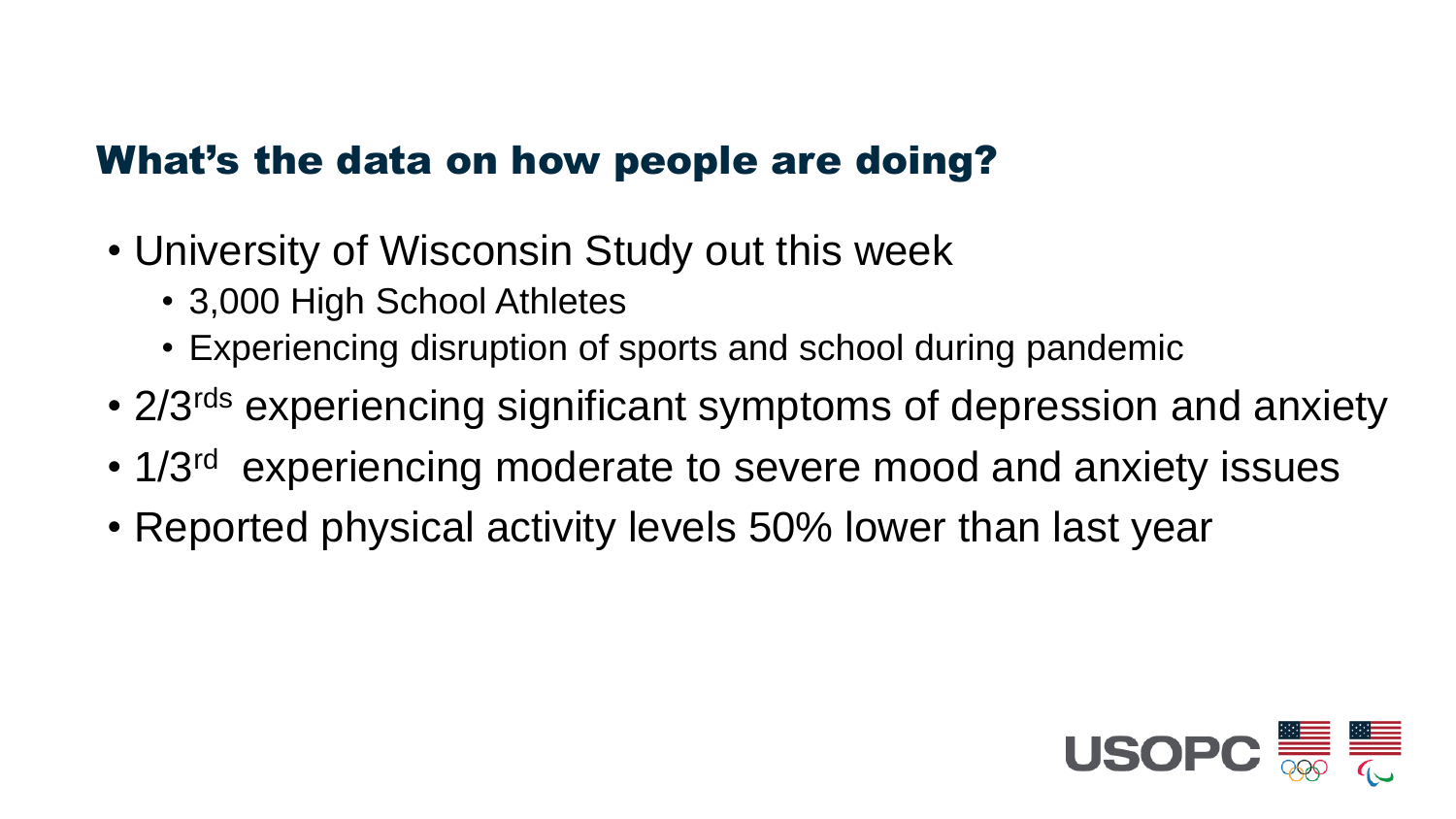### What are the factors impacting mental health in athletes?

- LOSS- of structure, socialization, physical activity, achievement, selfidentity, focus, opportunities for success and self-esteem
- UNCERTAINTY-
	- When and If?
	- Health
	- Financial
	- School?
- COMPROMISE- in most cases, quality of training and life is lower

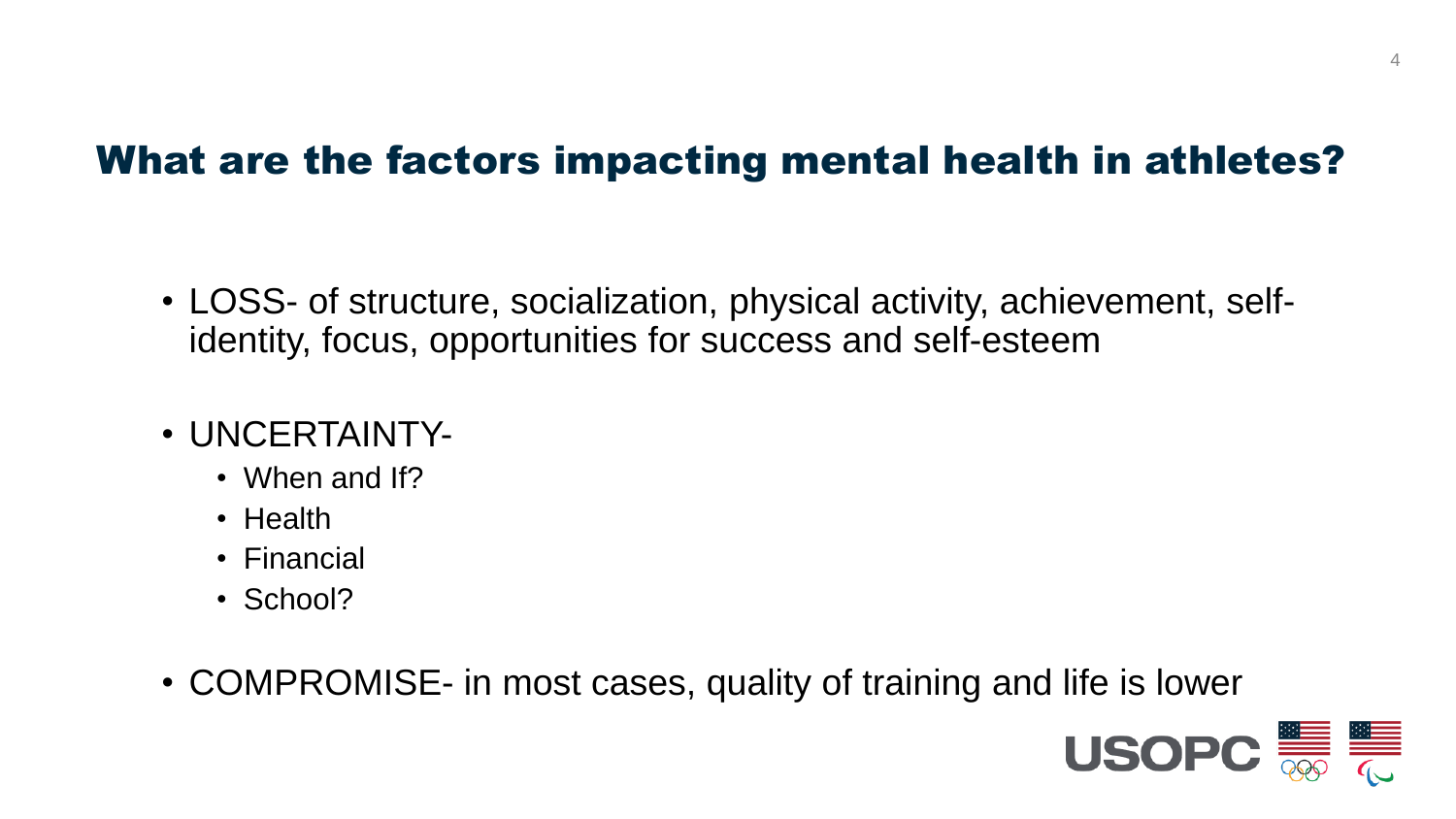### Special Issues Creating Stress For Coaches

- Stress of "responsibility" without knowing what is possible
- Uncertain timeline with pools, competitions, and virus
- Worry about balancing proper virus response and preparation
- Worry about our loved ones and their health
- Worry about ourselves and our health
- Worry about jobs and finances

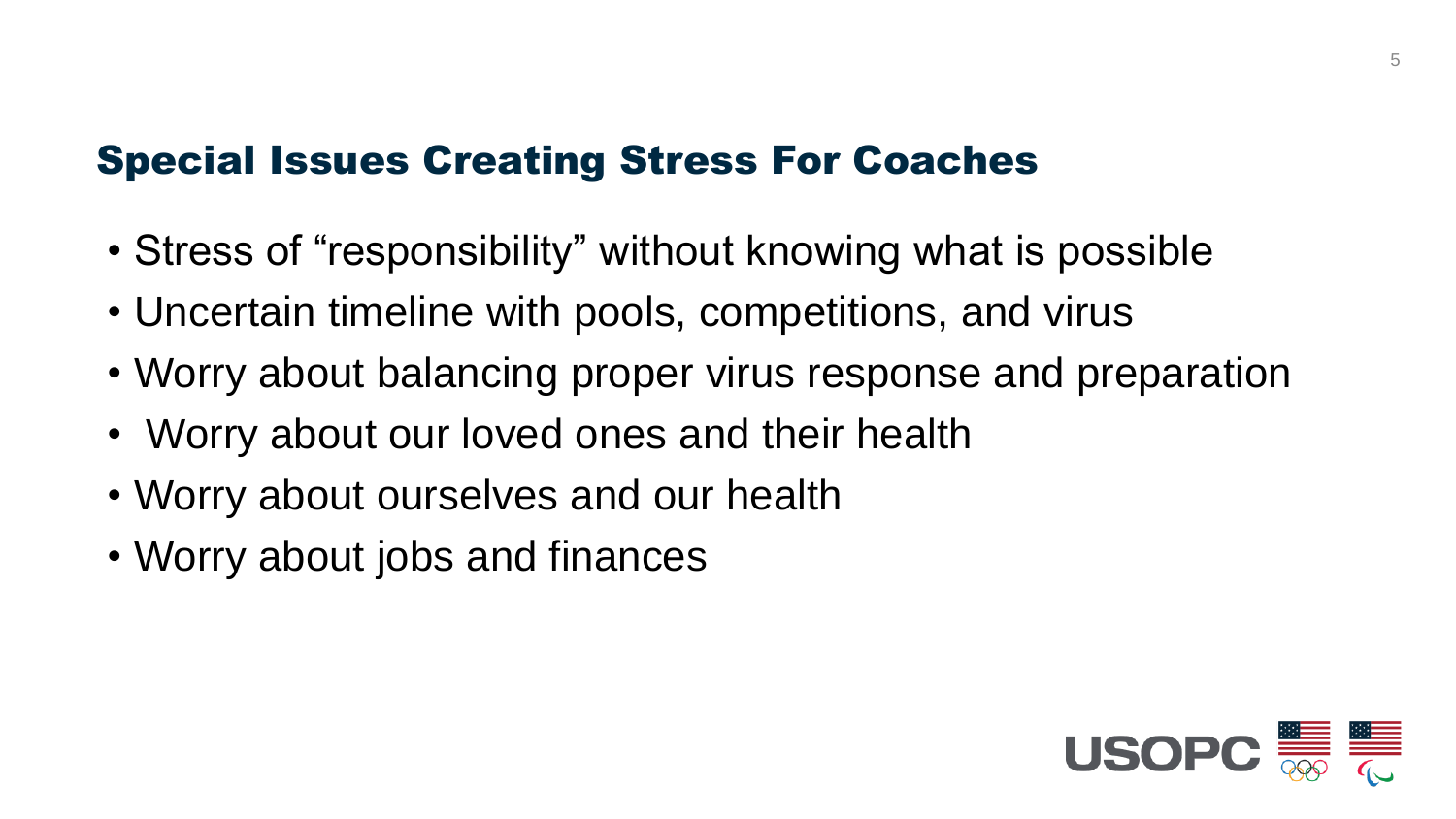## **Behavioral strategies that impact your brain**

- Maintain sleep discipline- may be harder with less training but try to maintain bed and wake times.
- Maintain enough physical work to regulate your mood.
- Develop a structure for your day- schedule your cross-training

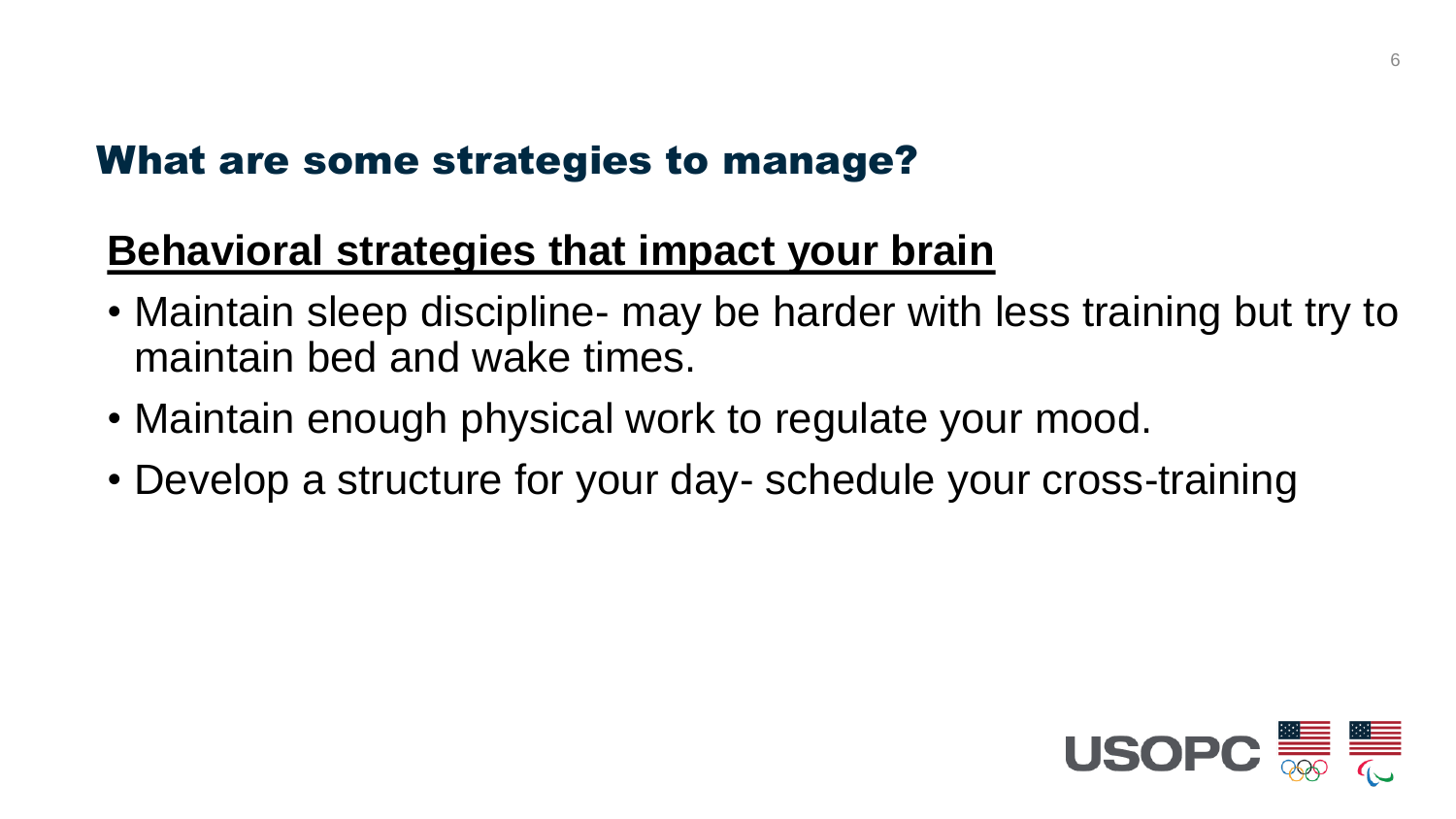## **Emotional, and cognitive strategies**

- Don't beat yourself up for grieving if you are. Don't have to be a model of resilience all the time. Permission to feel.
- Do something to build yourself as a human being every day. Its tough when your identity is solely tied to your sport.
- Focus attention on your own situation, your own building plan, without worrying about what others are doing. You have time.

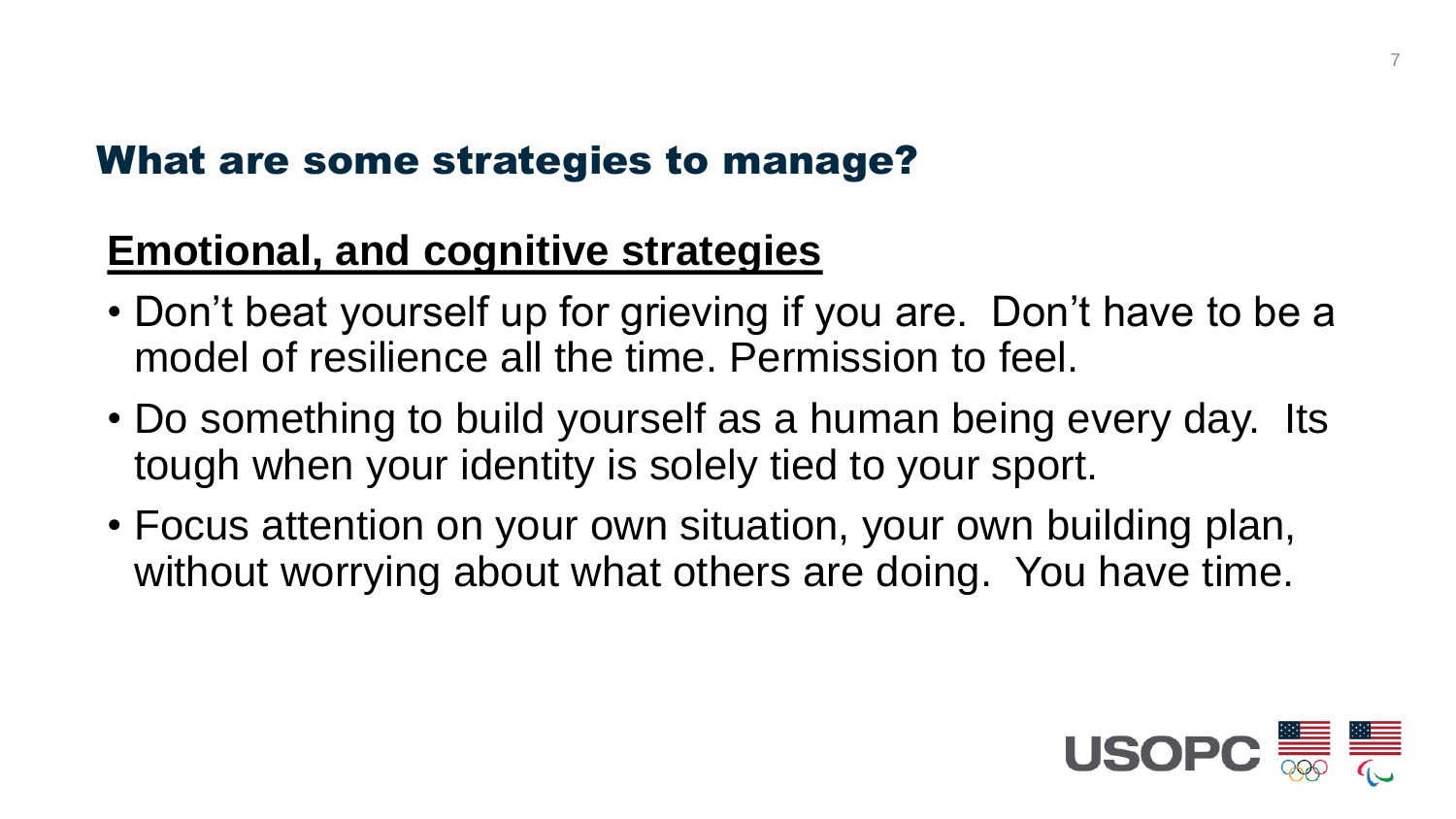### Purposeful Attention Strategies

- Mindfulness work- 5-30 minutes a day is enough to reduce stress.
	- (reach out to me if you would like to do a structured 2 x weekly session)
- Make worrying a conscious decision
	- Purposeful, goal directed
	- Time limited focus of your attention- not always running in background

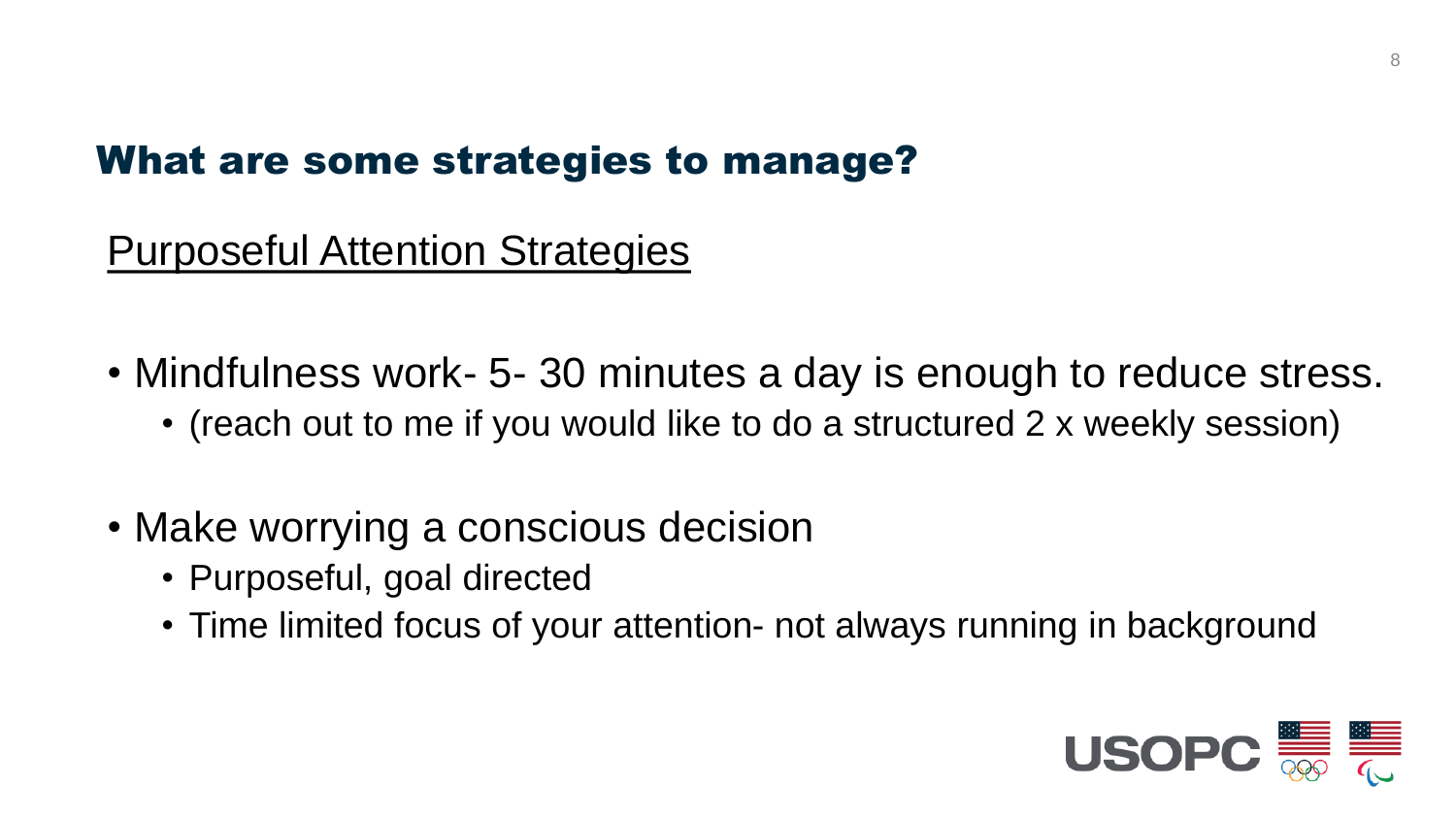## **Social Strategies**

- Maintain social connections- group chats, #swim-on, face-time, Netflix Party, Mario-Kart. Stay connected to get out of your head.
- Reach out to talk. Use any/all resources you need to reduce stress and recover effectively from this disruption.
- Rest from social media if you want- take a break if necessary

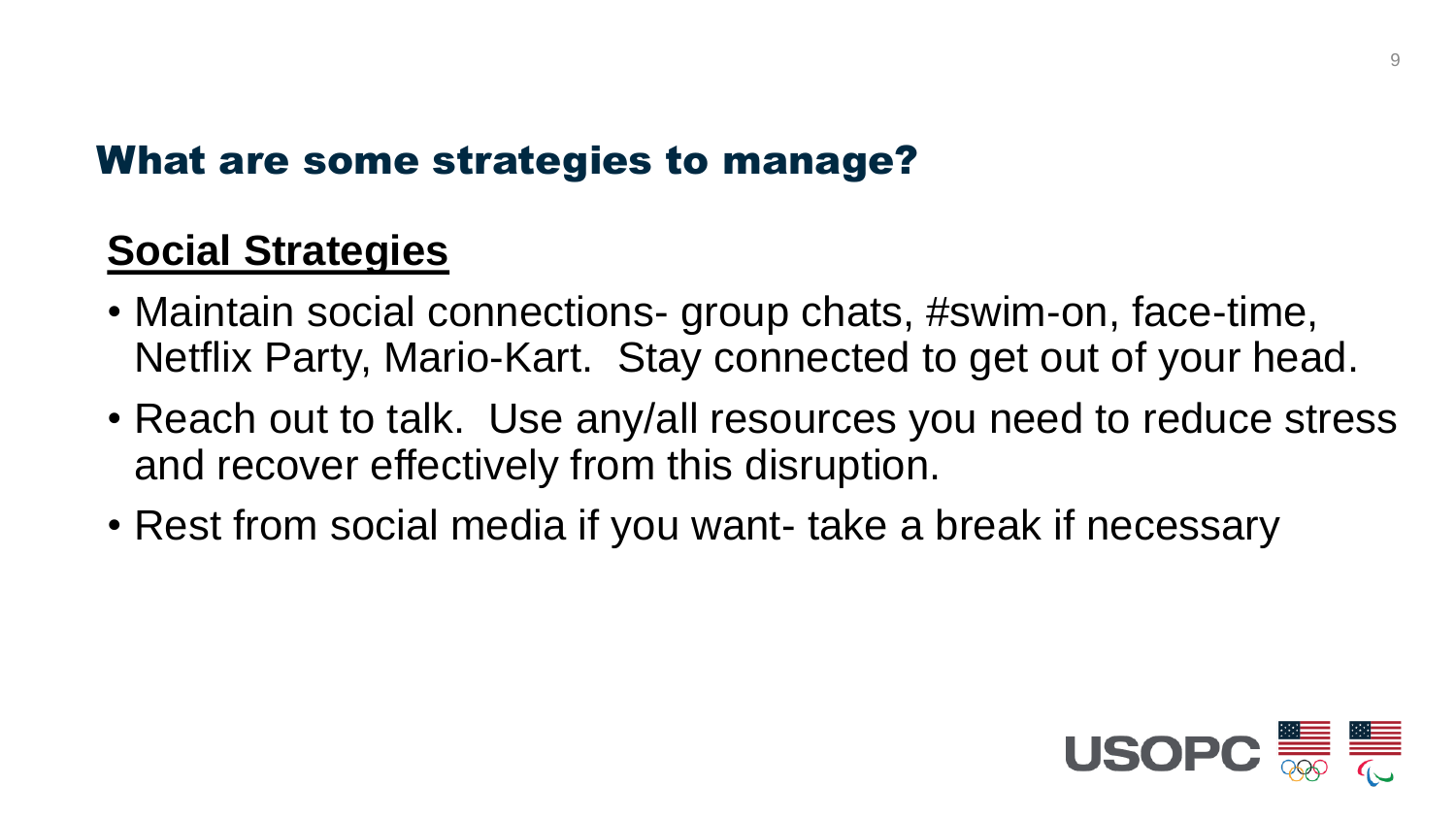### What can coaches do for their athletes?

- Never underestimate your importance.
- Finding ways to maintain contact, even if nothing new.
- Help facilitate social connections
- What do coaches do for their athletes?
	- DIRECTION **FEEDBACK** SUPPORT

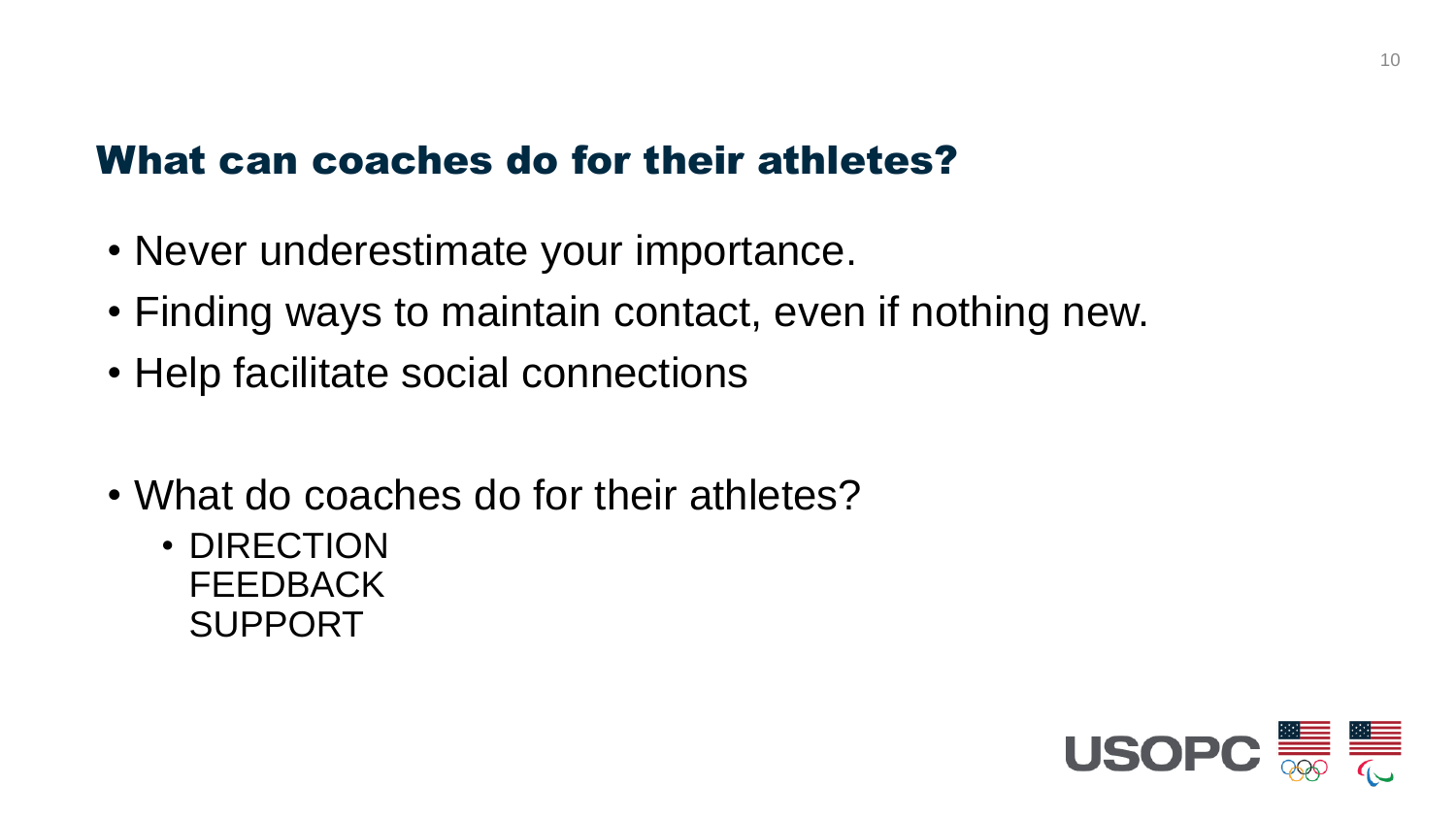### What can coaches do for themselves?

- Stay Healthy
- Focus more on recovery
- Re-build, create, or maintain, social networks
- Be kind to yourself- its not being weak- it's the key to resilience